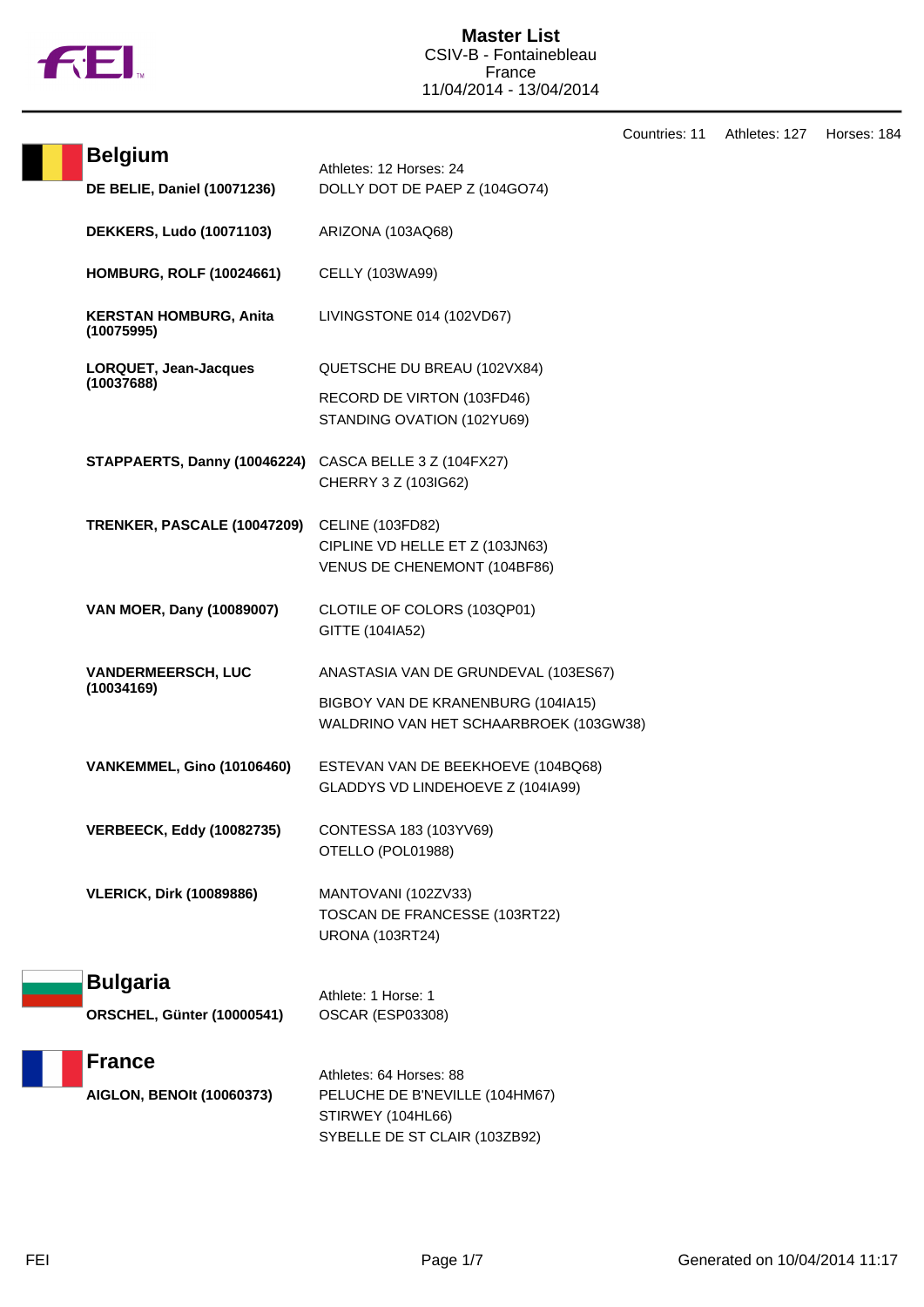

| ANDRIEU, Nathalie (10022385)               | QUIET D'ESTEL (103NH16)                                         |
|--------------------------------------------|-----------------------------------------------------------------|
| BALSAN, MARIE LINE (10038662)              | PISTOLE DES CRESLES (102XL44)                                   |
| BENAINOUS, Alain (10094147)                | REVANCHE DU MONTEIL (103WC58)                                   |
| BOISBAULT, Camille (10092063)              | QUMRAN HOY (103VU75)                                            |
| BOISBAULT, Olivier (10092064)              | QU'UNE DU VELD (103VU74)                                        |
| <b>BOUHANA, SYLVIE (10027294)</b>          | RYAL D'ANCAUME (103OL22)                                        |
| BOURSIER, Sophie (10104286)                | RATYNA DES ALLOUETTES (104FV84)                                 |
| CALENDINI, Nathalie (10103331)             | LE PRINCE BIATS (FRA42460)<br>QUATRE ETOILE KERVEC (103HV79)    |
| <b>CHESTERKINE, Nathalie</b><br>(10032448) | KALIN DE L'ISLE (FRA42805)                                      |
| <b>CHOURAQUI, NATHALIE</b><br>(10077434)   | LAMIRA COUER 3K (BEL11364)                                      |
| CHOURAQUI, Olivier (10085214)              | O MY GOD DES ETANGS (102ZH43)                                   |
| <b>DAVIES, Patrice (10022664)</b>          | NOVATION (FRA47635)<br>SERATUGRISE (103NY77)                    |
| DEBOST, Brigitte (10008151)                | QUINTUS VON CHOULEAU (103FZ87)                                  |
| DECOBERT, Agathe (10104280)                | PAQUITA BRECOURT (104FV75)                                      |
| DELAUNAY, MICHEL (10035222)                | QUALISTERO DU CHENEY (102UT11)<br>QUARINA DE L'ABBAYE (103LK67) |
| DELMAS, MONIQUE (10034522)                 | SILVER CHARM (104BY97)<br>WM R RISKY BUSINESS (NED42643)        |
| DESSAIN GELINET, Jean Claude<br>(10022719) | NOISETTE DES PEUX (102ZR20)                                     |
| DESTREBECQ, Pierre (10094403)              | PHEBUS DE LA TOURELLE (103AR21)                                 |
| <b>DURAND, Pascal (10054566)</b>           | RONCEVAUX DE BEAUJOUR (103RK97)<br>SHARPMAN (103MG05)           |
| DUVILLIER, Philipe (10105461)              | ADJANI AH Z (104GZ19)                                           |
| <b>FRICK, Olivier (10044200)</b>           | QUINTE DU PHARE (102VK51)                                       |
| GAHINET, Veronique (10084618)              | SCALA MINOTAIS (103ZC31)                                        |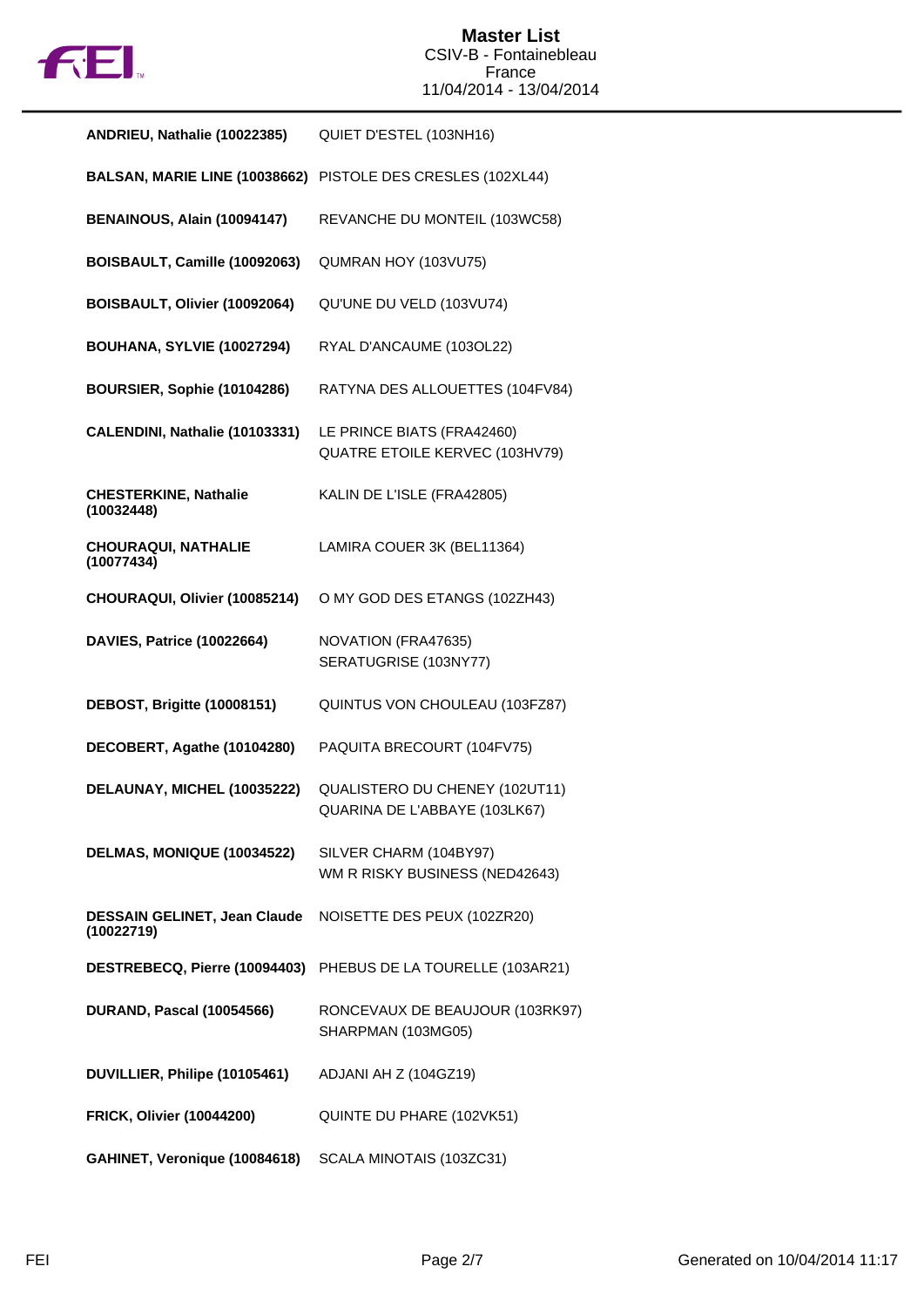

| <b>GANDELON, REGIS (10035902)</b>                   | QUARTZ LES BICHES (104FV92)                                  |
|-----------------------------------------------------|--------------------------------------------------------------|
| <b>GUIZE, Helene (10103698)</b>                     | LACOSTE DES QUARTS (104FB97)                                 |
| GUYOT, Elisabeth (10022902)                         | NAZIDJA D'AGNOUN (FRA45432)<br>PIC POCKET D'AUBRAC (102XW05) |
| HANNEDOUCHE, HUBERT<br>(10043269)                   | DIPSY VAN DE SLUIZEN (102XL62)                               |
|                                                     | QUETSCHE DE MOLLIENS (103ZS86)                               |
| HOMMET, Elisabeth (10022930)                        | MAUDE DE SEDE (FRA43979)                                     |
| <b>JACTEL, ANDRE (10030784)</b>                     | PENNY LANE DE BREVE (104HT82)                                |
| JULIEN, Nathalie (10098206)                         | PETILLANTE (103ZU92)                                         |
| <b>KEITH, JEAN FRANCOIS</b><br>(10056974)           | MAESTRO DU COISEL (102XE62)                                  |
| <b>LANDREAT GUENIOT, Corinne</b><br>(10091175)      | SALVARO DES ROQUES (104HD03)                                 |
| LANG, JEAN MICHEL (10063258)                        | LIGUETTI SUBITO (102XA19)<br>ZYKLON Z (102XA27)              |
| LAPORTE, Françoise (10045169)                       | OCEANE DU VALLIER (FRA45056)<br>QUADET DES VAUX (103BM75)    |
| LATOUR, BRIGITTE (10036137)                         | NEW TCHIN (103GG42)                                          |
| LE CAILLEC, Veronique<br>(10094633)                 | ANASTASIA (103OF04)                                          |
| LE CORVEC, Jean (10067178)                          | PERLINOU D'ALSY (103LI87)                                    |
| LE GALL, Marie Sophie (10085980) PAN CAKE (103OQ71) | SI JOLIE VILLERS (103YT81)                                   |
|                                                     | LE RIGOLEUR, Thierry (10065013) PETER PAN DE LAUME (103GS93) |
| <b>LEFEBVRE, Eric (10104974)</b>                    | PISTOU DE BATILLY (104GL99)                                  |
| <b>LEGRAND, CATHERINE</b><br>(10078071)             | NOKEMON (103GQ63)                                            |
| LEGUE, Christophe (10023029)                        | CARLINA (103EN20)<br>ONLY ONE SEMILLY (102QI66)              |
| LOIN, Eric (10023065)                               | LYCHEE DU CLOS (FRA40445)<br>TEAM BLUE HA (104AU70)          |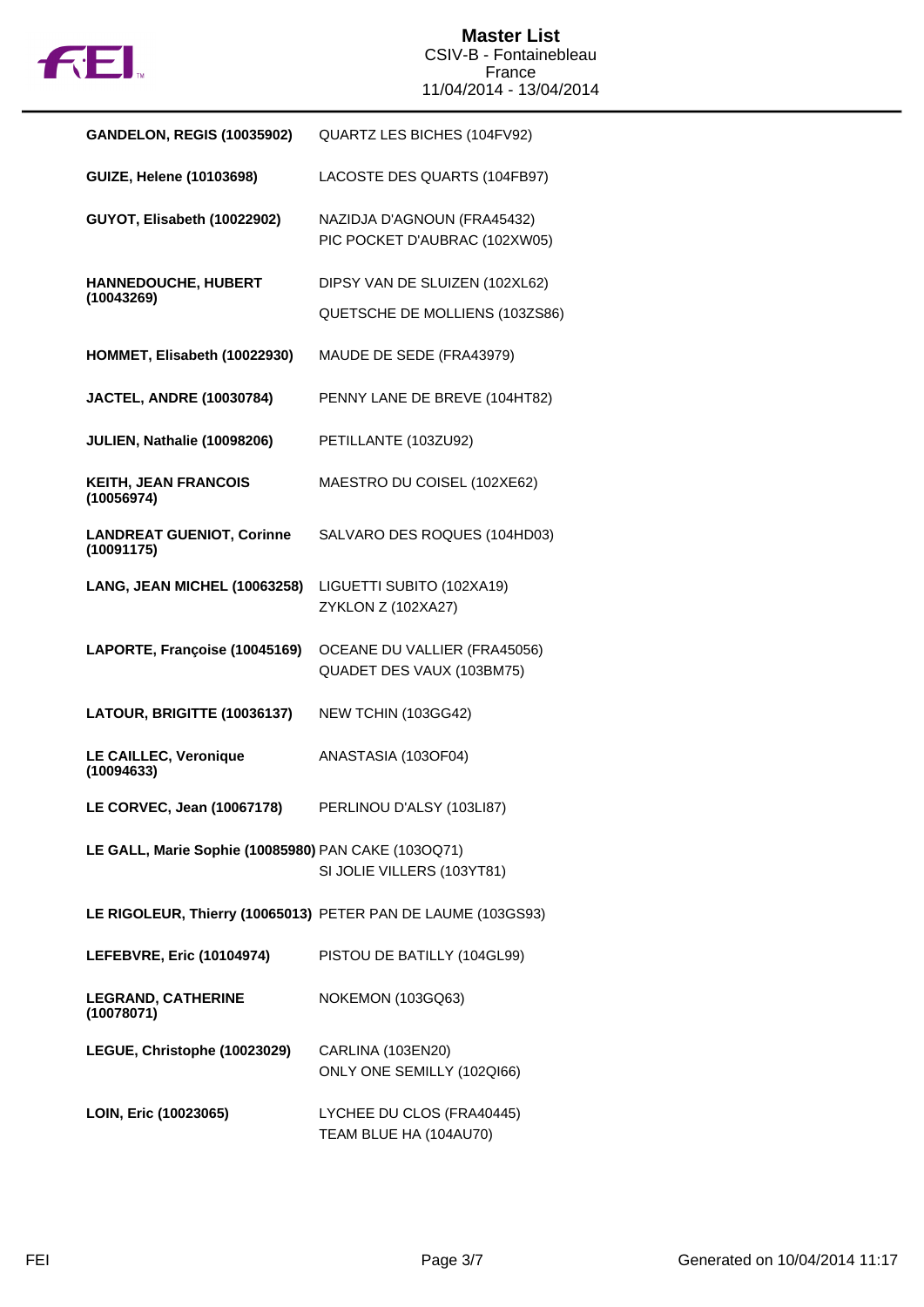

| <b>LORRE, ALAIN (10041416)</b>      | TINKA'S GIRL DU PARK (104FY47)                                     |
|-------------------------------------|--------------------------------------------------------------------|
| LOXQ, PHILIPPE (10035215)           | OPEL DE LA VANRIE (103VM94)                                        |
| <b>MICHY, ALAIN (10079517)</b>      | QUETTYNELLA (102XE43)<br>QUINOA DE ROY (102XM42)                   |
| MILOT, Edmond (10023141)            | RAMSES DES COMBES (103SI31)                                        |
|                                     | MONTFORT, Christian (10023148) QUOLUMBIA DU ROZEL (102WN82)        |
|                                     | MOQUAY, Jean Michel (10104332) NESQUICK DE L'AUTOUR (104FW04)      |
| PARIS, ANNE (10058800)              | BAGIRA II (102NX33)<br>KHURIEL DE LA MARE (102ZC09)                |
| <b>PARIS, LAURENT (10058801)</b>    | PARHELIE (102SU45)<br>UNE TOUCHE DU MAJOR (BEL41472)               |
| POMAR, Philippe (10008179)          | <b>URANO (NL) (FRA45998)</b><br>VANILLE DE LA COMBLE AUX (103WL22) |
| <b>ROBIN, JEAN MARIE (10036505)</b> | TARZAN DU BREIL (104IJ72)                                          |
| <b>ROCHE, DIANE (10077428)</b>      | QUEBEC A LINDENHOF (103GD08)                                       |
| <b>ROGINE, VINCENT (10059333)</b>   | OPEN D'ALSY (102QK89)<br>TASCO (104FV07)                           |
| ROHMER, Guy (10001526)              | COCO M (103DA21)<br>PAGNY DU FLEURY (BE) (FRA40582)                |
| SALLEZ, Christine (10085407)        | MALAYA (103OB41)                                                   |
| <b>SION, Veronique (10008185)</b>   | ROCK STAR HA (103PK39)                                             |
| SIRATANA, Manivanh (10105969)       | CONTENDRA (104HM64)<br>OLEA DU GUILLY (104HM63)                    |
| TAINE, Denis (10085761)             | RARISSIM CHAMPEIX (103OM78)                                        |
| <b>THIOLLET, SYLVIE (10066860)</b>  | OKAPI D'OUTRE MER (102XH85)                                        |
| <b>TOURBIER, Anne (10023396)</b>    | IBERIS DU HALAGE (FRA11790)<br>PEPITE DE B'NEVILLE (102WH20)       |
| VALADON, Valerie (10067123)         | JAVA DE CAUQUIGNY (FRA46690)<br>LIBERTIE (FRA46686)                |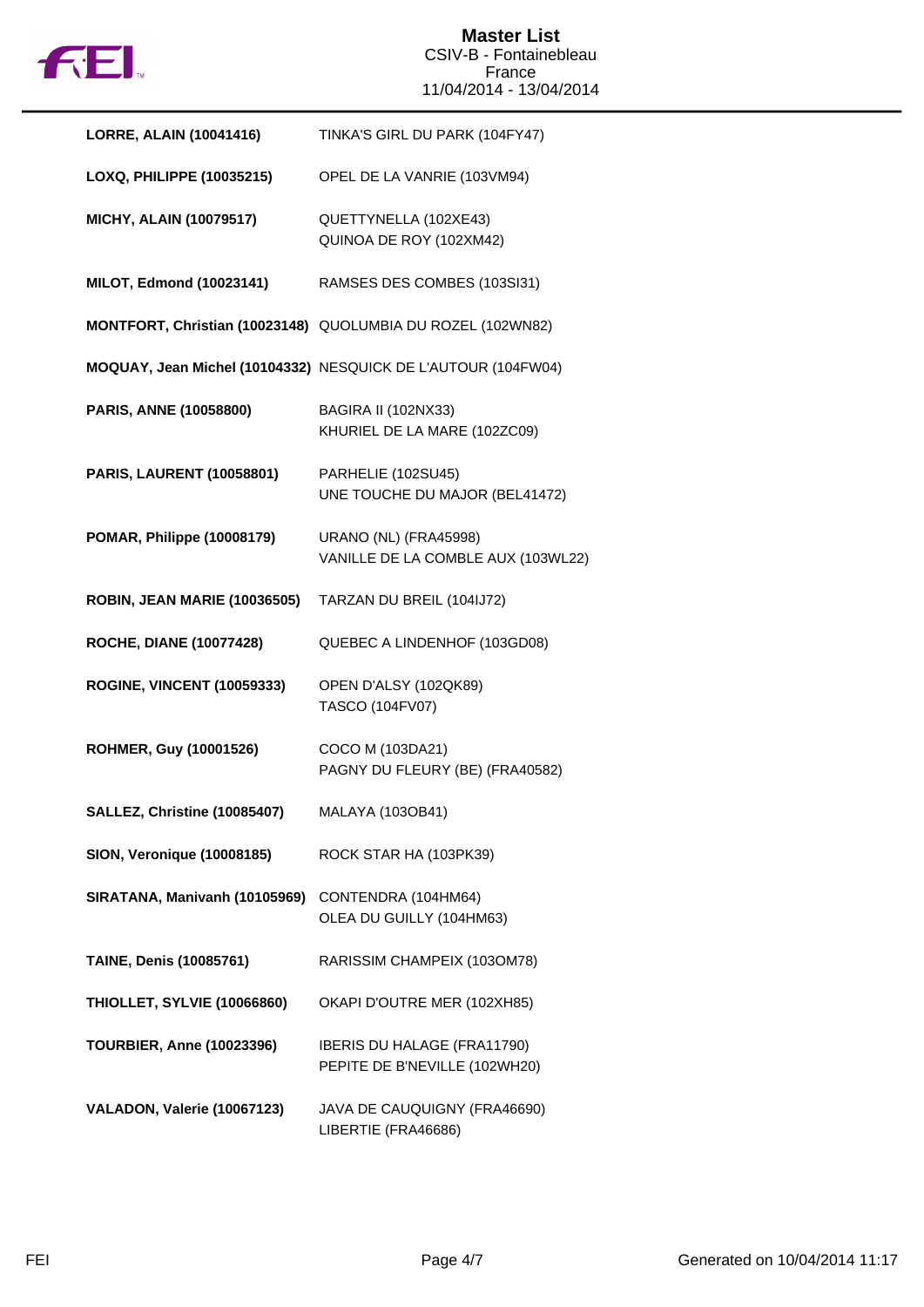

| ZIMMER, MARIE CHRISTINE                                   | OASIS DU SOUTRAIT (102SU08) |  |
|-----------------------------------------------------------|-----------------------------|--|
| (10061479)                                                | ROYALTIE DU COTY (103OQ49)  |  |
|                                                           |                             |  |
| Germany                                                   | Athletes: 18 Horses: 22     |  |
| <b>BLANKE, Ralf (10088783)</b>                            | CINJA 2 (103WP28)           |  |
|                                                           | COREA 5 (104EV37)           |  |
| <b>BOMBERG, Uwe (10006640)</b>                            | CHABELITA (GER45068)        |  |
|                                                           |                             |  |
| <b>BREHM, Dietrich (10088579)</b>                         | CALIBRO 12 (103QR43)        |  |
| DORENKAMP, Bernd (10073975)                               | AKELLYNA (104EH44)          |  |
|                                                           |                             |  |
| EICHENLAUB, Richard (10006598) CASAI 2 (102UE24)          |                             |  |
| ENGELKE, Bernward (10006739)                              | DARAGORN (103RC36)          |  |
|                                                           | RICO 214 (GER21150)         |  |
| HÄRING, Joachim (10066307)                                | HAJANDOR U (103XD50)        |  |
|                                                           |                             |  |
| <b>JÖSEL, Werner (10008186)</b>                           | ZATINA 5 (GER44879)         |  |
| KONOPKA, Alexander (10093327) CALIMERO STAR (102QS78)     |                             |  |
|                                                           |                             |  |
| MASSLER, Silvia (10092076)                                | CARINO 517 (103IR82)        |  |
| MATUSCHIK, Heinz (10055144)                               | LIVORNO 51 (102NA94)        |  |
|                                                           |                             |  |
| SCHAAKE, Henning (10045732)                               | SWIFT RELOUDET (103VC06)    |  |
| SCHWANDER, Helmut (10001592) COEUR RUBIN (103EN93)        |                             |  |
| SÖHNLE, Gert (10054788)                                   | LINNEA K (103ED88)          |  |
|                                                           |                             |  |
| <b>STEIGER, Martin (10033129)</b>                         | <b>COSCA (103LL08)</b>      |  |
| THEISEN, Ernst-Georg (10001236) CHICO'S CORDEUR (103KW35) |                             |  |
|                                                           | QUANQUAM (102WU44)          |  |
| VILLMANN, Manfred (10002103)                              | ALBASSO (103TV68)           |  |
|                                                           | OMEN Z (NED08018)           |  |
|                                                           |                             |  |
| <b>WILLENBERGER, Heike</b><br>(10023783)                  | CINCINETTI 6 (103VC20)      |  |
| Great Britain                                             |                             |  |
|                                                           | Athletes: 6 Horses: 8       |  |
| <b>BERRY, Anne (10008147)</b>                             | <b>URIO (GBR14524)</b>      |  |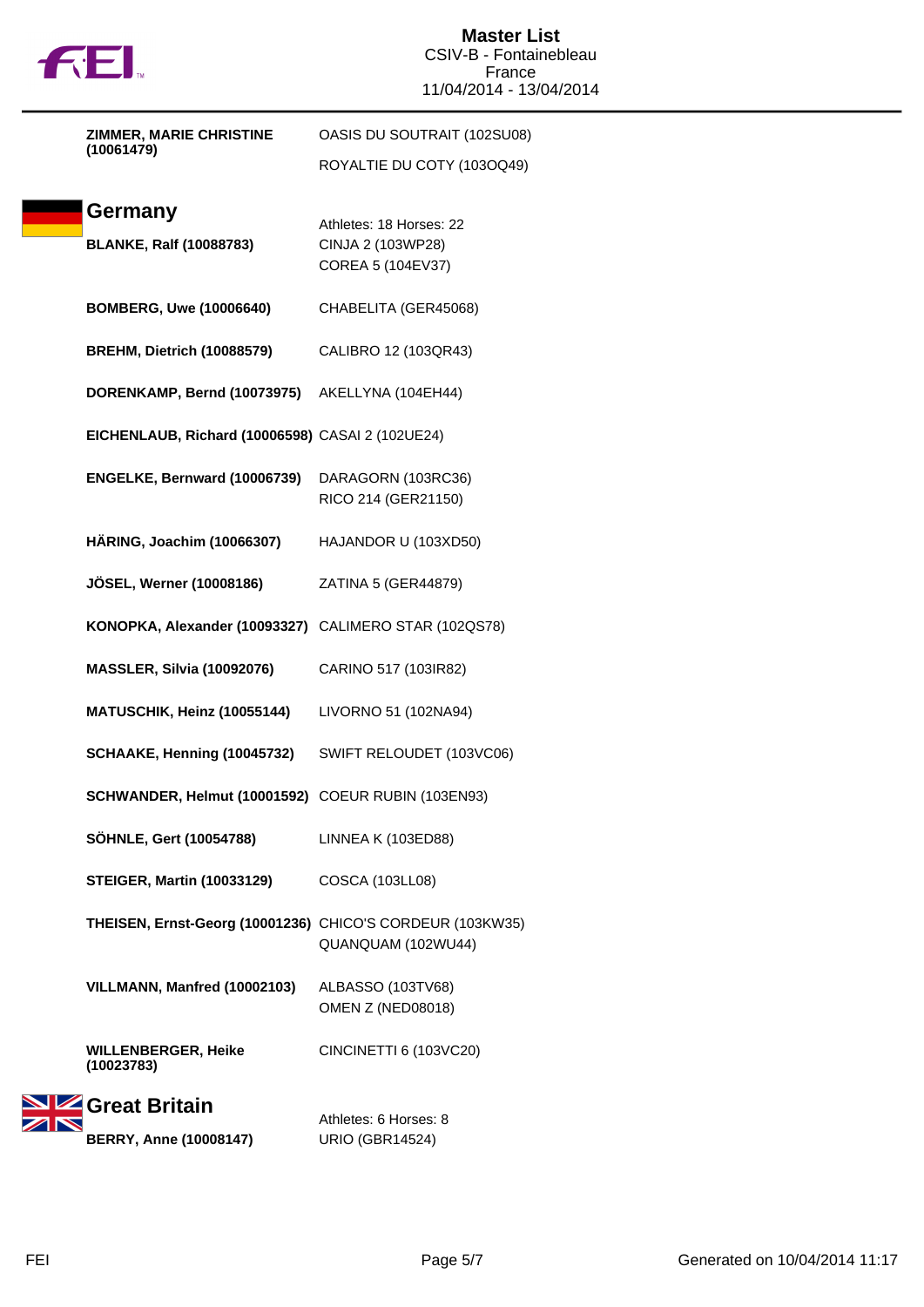

| <b>BIRKE, Linda (10006829)</b>                                    | KILRUSH ROAD (102YB92)                                                 |
|-------------------------------------------------------------------|------------------------------------------------------------------------|
| <b>EVANS, Laureen (10006904)</b>                                  | DILIGENCE Z (104IA69)<br>SILVANO VI (GBR42256)                         |
| <b>LIFFEN, Peter (10039177)</b>                                   | VOLCORDE (102NU13)                                                     |
| <b>PATTY, Jennifer (10026704)</b>                                 | DARWIN IV (103DS94)                                                    |
| <b>WILLIAMS, John (10028864)</b>                                  | RAMIRO III (IRL03754)<br>WILLIBRORD (103RA33)                          |
| <b>Ireland</b><br>GERVAIS, Madelaine (10097220)                   | Athlete: 1 Horses: 2<br>PEPPER POT (104GW96)<br>TITO (103KW05)         |
| <b>Netherlands</b><br>MÜLLER, Stefanie (10024029)                 | Athlete: 1 Horses: 2<br>GOOD LUCK 127 (103DG49)<br>WAIKO 29 (GER41933) |
| <b>Norway</b><br><b>LAW DE LAURISTON, Cecilie</b><br>(10104071)   | Athlete: 1 Horse: 1<br>TCHETINA DU LUNAIN (104FY39)                    |
| <b>Portugal</b><br><b>CONDE-FERREIRA, António</b><br>(10037019)   | Athlete: 1 Horse: 1<br>MAYA DIAMANT (FRA44037)                         |
| <b>Spain</b><br>ASTIZ ALONSO, JAIME (10072615) CENTURIO (104DK03) | Athletes: 6 Horses: 8<br>OVERFLY DE RIVERLAND (104HI81)                |
| BALLESTER, TERESA (10084079) APOLLO 817 (102PS56)                 |                                                                        |
| <b>CAMPINS, Jorge (10019048)</b>                                  | L'IRLANDE (ESP40820)                                                   |
| <b>CORELL SANCHO, Eugenio</b><br>(10021758)                       | ALBATROS DE KATY (103JC48)<br>CALIFORNIA DEKATY (104HI82)              |
| MERCE MUNTAÑOLA, JOSE LUIS CANDIDAT (BEL42383)<br>(10043399)      |                                                                        |
| <b>MONACO BAQUES, BEATRIZ</b><br>(10071897)                       | CARDENT D.D.L (104HI83)                                                |
| <b>Switzerland</b>                                                | Athletes: 16 Horses: 27                                                |

F